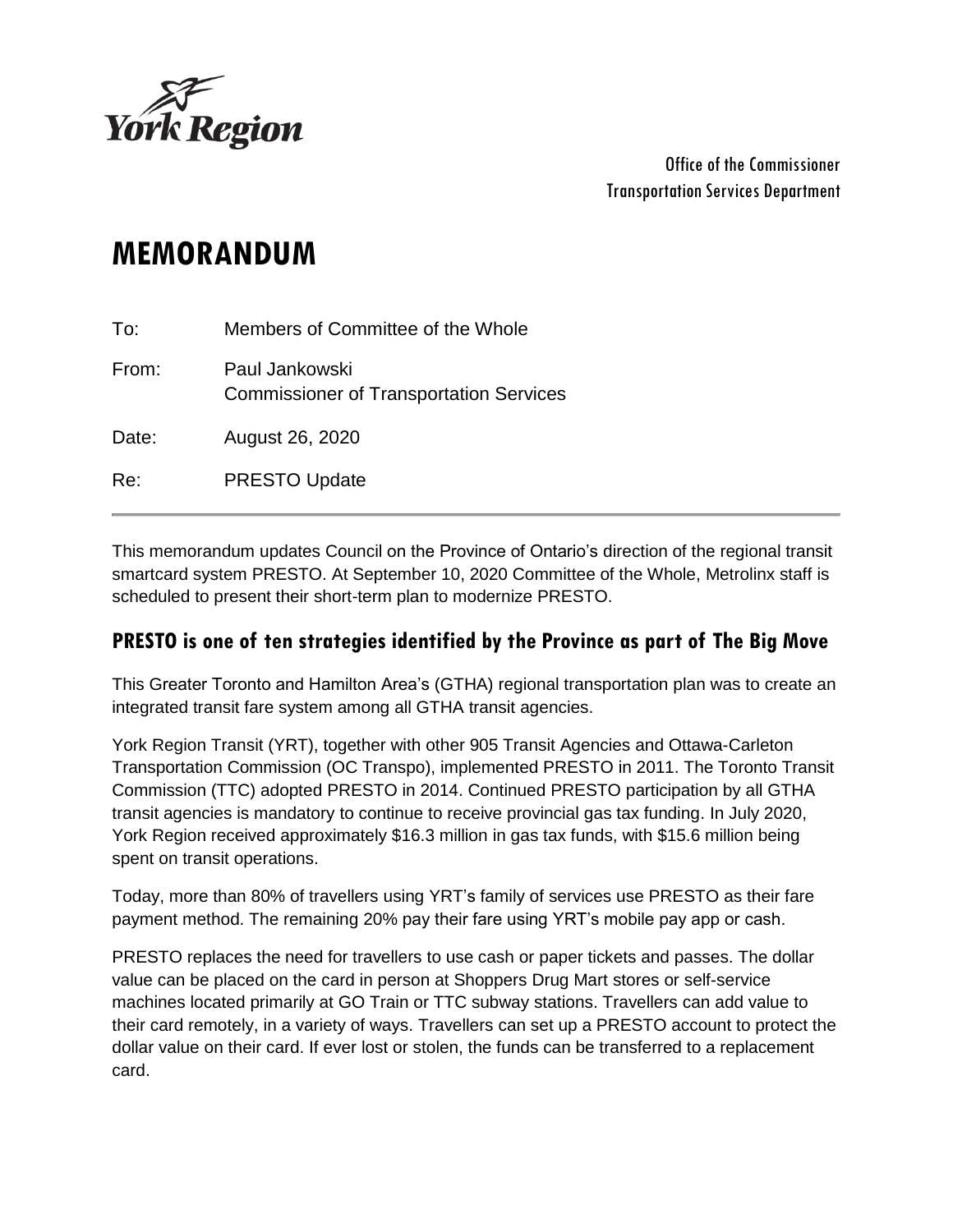# **In April 2017, Council approved the principles of a new PRESTO agreement with Metrolinx in anticipation of improved traveller experience and a system that would support GTHA-wide fare integration**

The initial PRESTO agreement between Metrolinx, the 905 Transit Agencies and OC Transpo that lead to the implementation of the current system expired in October 2017. In [April 2017,](https://www.york.ca/wps/wcm/connect/yorkpublic/0361a21c-7e2b-448a-856e-c656653a405f/apr+13+presto+ex.pdf?MOD=AJPERES&CVID=mu8y9tg) Council approved the principles of a new PRESTO agreement with Metrolinx (Attachment 1). Under the new agreement, Metrolinx staff is working with all GTHA transit agencies to incorporate new PRESTO features supporting a fare integration solution and improving the traveller experience.

The first deliverable under the terms of the 2017 agreement is the replacement of the existing 905 Transit Agency PRESTO equipment that has reached its end of life. Replacing outdated equipment creates an opportunity to improve PRESTO functionality and support a long-desired move towards GTHA-wide fare integration. Equipment replacement in York Region is underway and is anticipated to be completed by the end of 2020.

# **The 2017 PRESTO Agreement also identifies a number of additional deliverables over the coming years by Metrolinx**

Equipment replacement will support the Metrolinx plan to make a number of system changes that will benefit travellers across the Region. Planned initiatives include:

- Quicker loading of customer payment to their PRESTO card, eliminating the 24-hour waiting period
- Easy transfer of dollars from customers lost or stolen PRESTO card to a new card
- Cross-boundary travel between the 416 and 905 area
- Setting payment parameters fare-by-distance, service type and daily dollar capping
- Electronic fare payment paying through a mobile app
- Credit and debit card payment using a physical card or phone
- Loyalty programs ability to earn points towards a product or transit services
- Social services programs such as Ontario Works, Ontario Disability Support Program and the Region's Transit Assistance Program
- Regional paratransit solution YRT was first to pilot a solution, in 2015

# **The PRESTO Agreement is governed by a management group comprised of representatives from Metrolinx, TTC, 905 Transit Agencies and OC Transpo that ensure compliance with the terms and counselling on the strategic direction of the PRESTO system**

The 2017 PRESTO agreement also established a system management group.